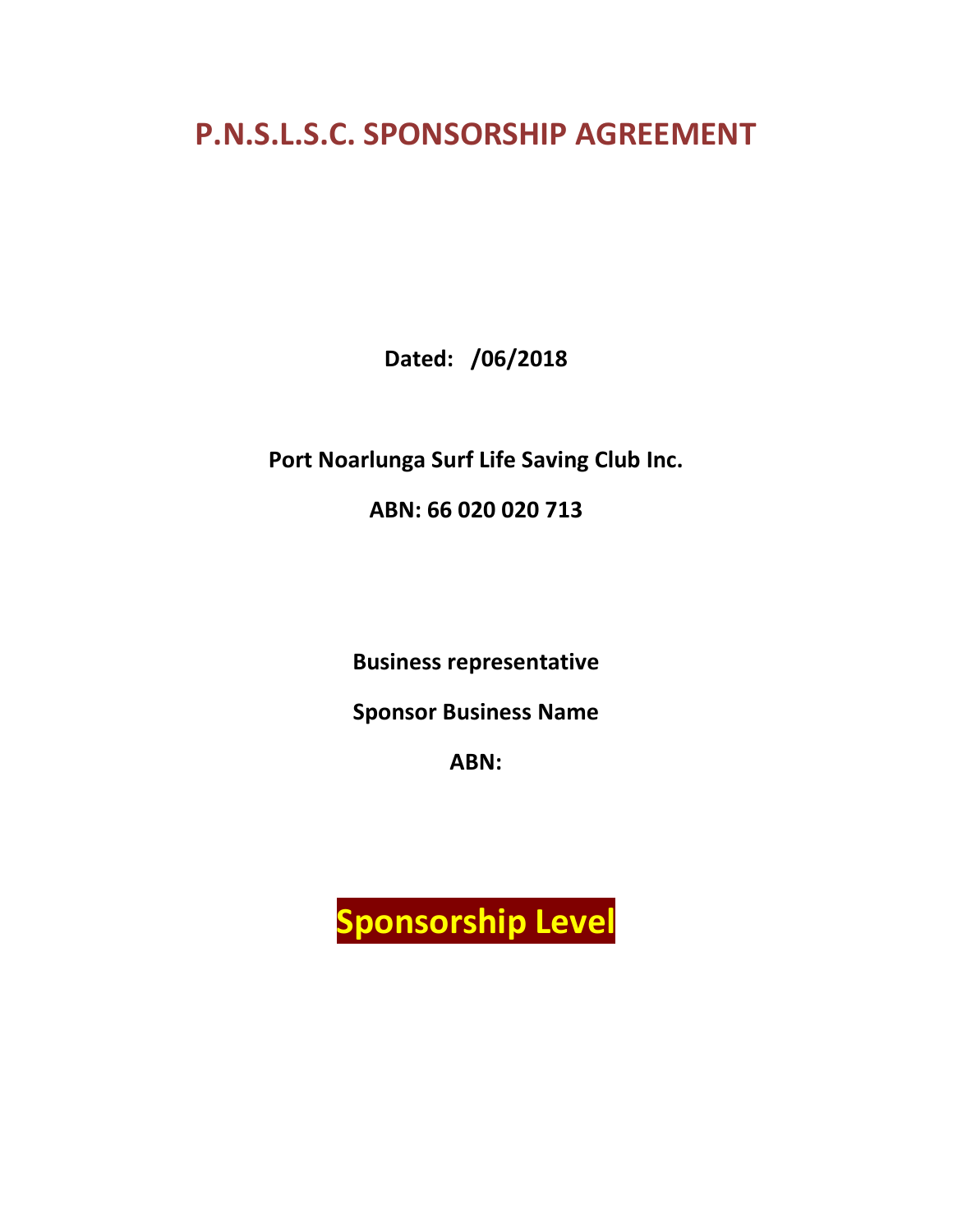## **SPONSORSHIP AGREEMENT 2018/2019**

This agreement on the  $\frac{1}{2}$  day of June 2018

#### **BETWEEN:**

Port Noarlunga Surf Life Saving Club Inc. ABN: 66 020 020 713 Corner Saltfleet Street & Esplanade Port Noarlunga South Australia 5167

| AND:                 |      |
|----------------------|------|
| <b>Business Name</b> | ABN: |
| Address              |      |
| Address 2            |      |

#### **Background:**

- A. Business Name Does what?
- B. Port Noarlunga Surf Life Saving Club Inc. provides a community service and support facilities and has agreed to accept the sponsorship to provide funding support and other benefits.

## **Now this agreement witnesses the terms of the agreement between the parties:**

## **1. Sponsorship Term**

The term of this agreement is for  $\frac{1}{2}$ . The term shall begin on  $\frac{1}{07}/2018$  and expires 29/06/2019

#### **2. Sponsorship Rights**

Port Noarlunga Surf Life Saving Club Inc. grants to Business Name, Sponsor status for the duration of this agreement

- **3. Partnership Benefits Offered by Port Noarlunga Surf Life Saving Club Inc.**
	- All Sponsorship benefits reflective of the **Sponsor level** sponsorship.